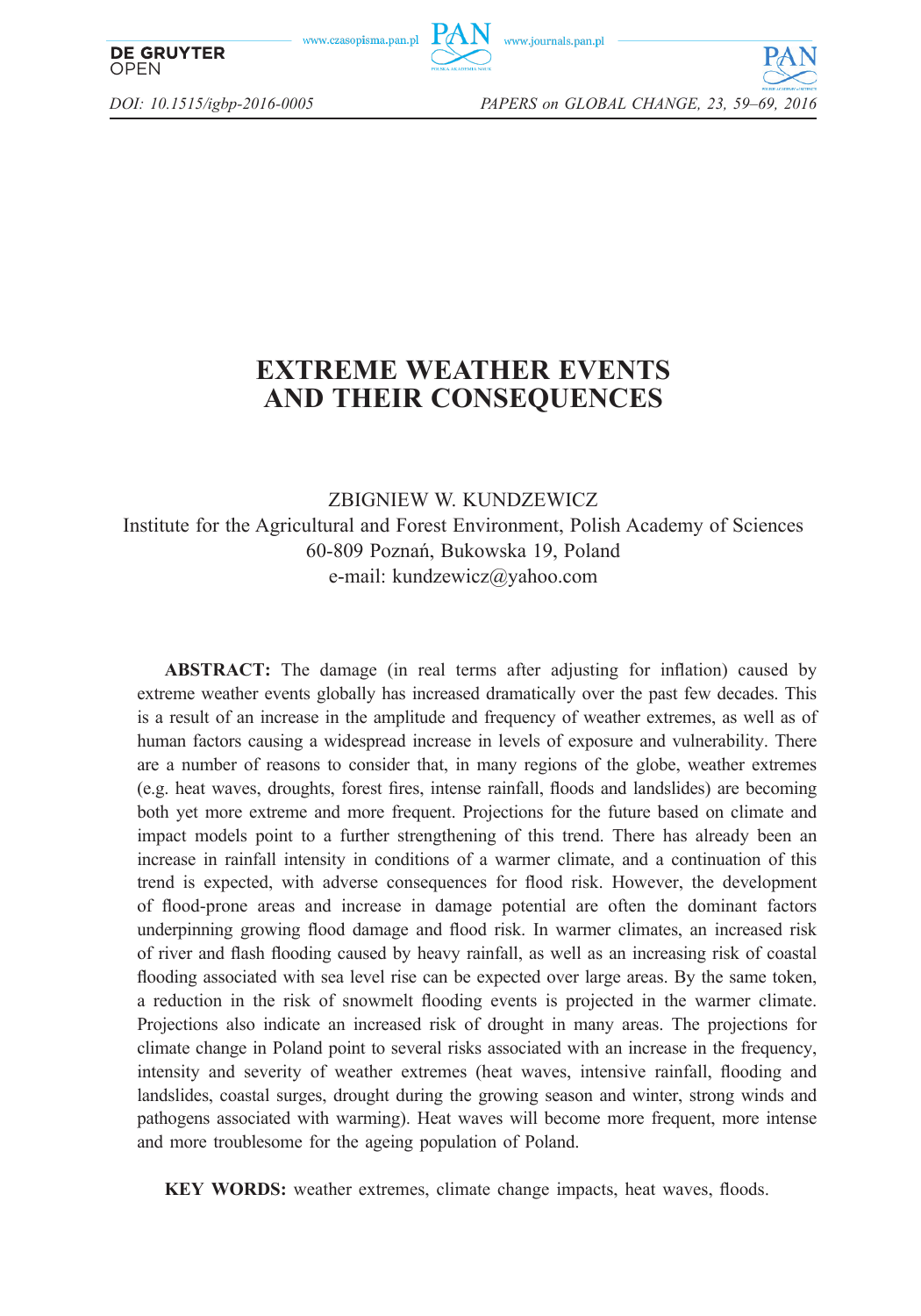

# **INTRODUCTION**

Changes in many extreme weather events have been observed in recent decades. Some of these have been linked to anthropogenic climate change, including a decrease in cold temperature extremes, an increase in warm temperature extremes, an increase in coastal surges and an increase in the number of heavy precipitation events arising in many regions.

Geophysical variables can assume extremely low or extremely high values, but by no means all such occurrences involving the weather prove disastrous, and not all result in losses. For instance, the occurrence of an extremely high temperature by the standards of February (e.g. 20°C) is unlikely to be the direct cause of any dramatic events. However, if vigorous vegetation growth commences for this reason, and this is later interrupted by a severe frost, then damage is likely to ensue. Thus extreme weather events and extreme consequences due to them are clearly two different things, with the latter depending on exposure, damage potential and vulnerability.

Extreme natural phenomena in Poland relate to temperature (very low or very high), fog, strong wind, intense rainfall, flooding, landslides, mudslides, icing, extreme snow cover (or an extreme lack of snow cover), snow avalanches, drought, forest fires, lightning, and seismic phenomena. All but the last phenomena are related to weather.

Nowadays, extreme weather events are reported frequently. For example, in the last two months prior to the submission of this paper, there has been a major flood event in Europe and a record-breaking wild fire in Canada.

In late May and early June 2016, destructive flooding caused by a spell of heavy rain occurred in many European countries (primarily Germany and France, but also Austria, Belgium, Moldova, The Netherlands, Romania, and the UK). There were more than 20 fatalities.

In turn, May 2016 had brought a major wildfire in Canada which started to the southwest of Fort McMurray, Alberta, sweeping through the community, destroying approximately 2400 homes and buildings, and forcing the largest wildfire evacuation in the history of the province. The fire then spread across northern Alberta and into Saskatchewan, consuming forested areas and impacting on operations in the Athabasca oil sands. This is likely to be become the costliest disaster in Canadian history. Initial insurance payouts are estimated to total as much as CAN\$ 9 bn, if the entire affected community has to be rebuilt. This would be a sum 12 times greater than the previous record wild fire disaster affecting Canada (i.e. the 2011 Slave Lake wildfire, which cost approximately CAN\$ 750 million). A mandatory evacuation order was issued for the entire locality of Fort McMurray and nearby communities. The climatic background to this event is clear – the fire risk index was very high due to hot and dry antecedent weather. A record temperature for Fort McMurray, of 32.8°C, was reached on 3 May and the relative humidity was of the order of 12%. On 4 May, it was hot and windy, with gusts reaching velocities of 72 km/h serving to enhance rapid growth of the fire. The winter preceding the fires had been drier than usual, and the less-abundant snowpack had melted away rapidly.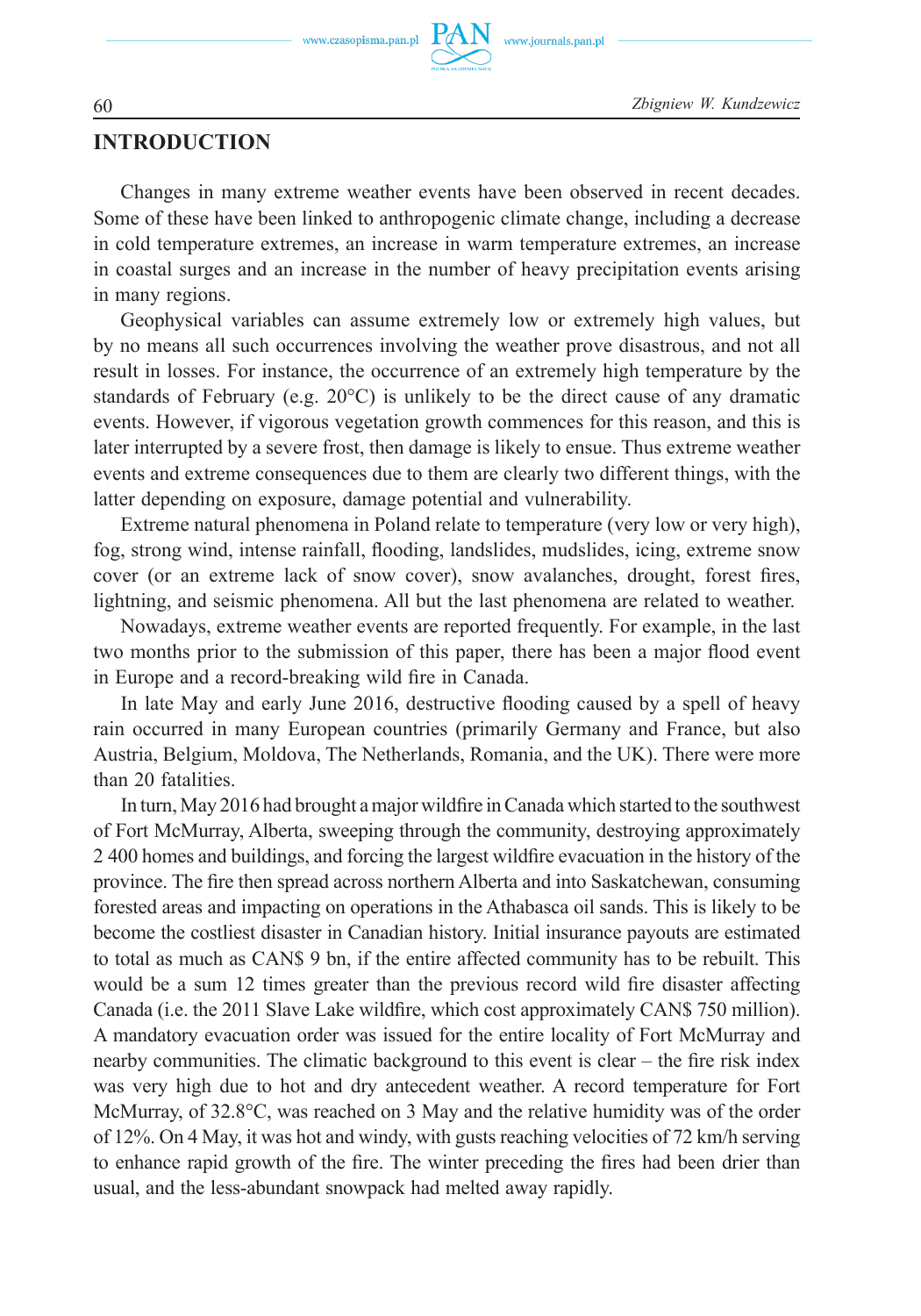

# **TEMPERATURE EXTREMES**

Distinct warming took place over almost the entire land and ocean surface of the Earth in the period 1901–2012, with the only exceptions being an area south of Greenland and small areas north of the Gulf of Mexico (IPCC 2013).

In its recent report, the IPCC (2013) stated that it is very likely that the number of cold days and nights has already decreased under the influence of global warming, and that the number of warm days and nights has increased. It is likely that the frequency, intensity and duration of heat waves has increased over large parts of Europe and some other continents, resulting in increases in mortality and morbidity, while impacts vary according to people's age, health status, location and socio-economic factors.

As for the attribution statement, human influence (anthropogenic global warming via an increase in greenhouse gas emissions and land-use and land-cover change) has very likely contributed to the observed global-scale changes in the frequency and intensity of daily temperature extremes, with human influence already likely to have more than doubled the probability of heat waves occurring in some locations. There is a medium level of confidence that the warming observed has increased heat-related human mortality and decreased cold-related human mortality in some regions.

Table 1 shows a list of the twenty warmest years on record, globally, ranked on terms of anomalies (departures of annual global mean temperatures from the long-term average for the reference period 1910–2000). All twenty of the warmest years on record globally are seen to have occurred since 1990.

The aggregation of warmer years in the last few decades is without precedent (Tab. 1). Fifteen out of 16 of the warmest years on record (in 1880–2015) have occurred since 2001. This means that each of the years since 2001 has been warmer by at least 0.54°C than the long-term average for 1910–2000. The three last years are likewise among the four warmest years on record and all four occurred very recently (in 2010, 2013, 2014 and 2015). The annual global mean temperature record for the 20th century (set in 1998) has been beaten four times since 2005 (in 2005, 2010, 2014 and 2015). It is also worth noting that the 2015 record was exceptionally (by 0.16°C) higher than the former record, established in 2014.

A strong El Niño state (as the warm phase of the ENSO or El Niño Southern Oscillation) that evolved in 2015 and can be associated with the global temperature record established in 2015, continued to exert a distinct impact upon global temperature in the first four months of 2016. After NOAA, the combined average temperature over global land and ocean surfaces for each of the first three months of 2016 was the highest in the 137-year period of records (1880–2016). For April, March, February, and January 2016 it was, respectively, at 1.10°C, 1.22°C, 1.21°C, and 1.04°C above the 20th century average for the month. The March record surpassed the previous record for this month set in 2015 by an extraordinarily large value of  $0.32^{\circ}$ C and represents the highest monthly temperature departure among all 1636 months on record. Overall, as of April 2016, the ten highest monthly temperature departures on record have all occurred in the ten months from July 2015 to April 2016. April 2016 also marks the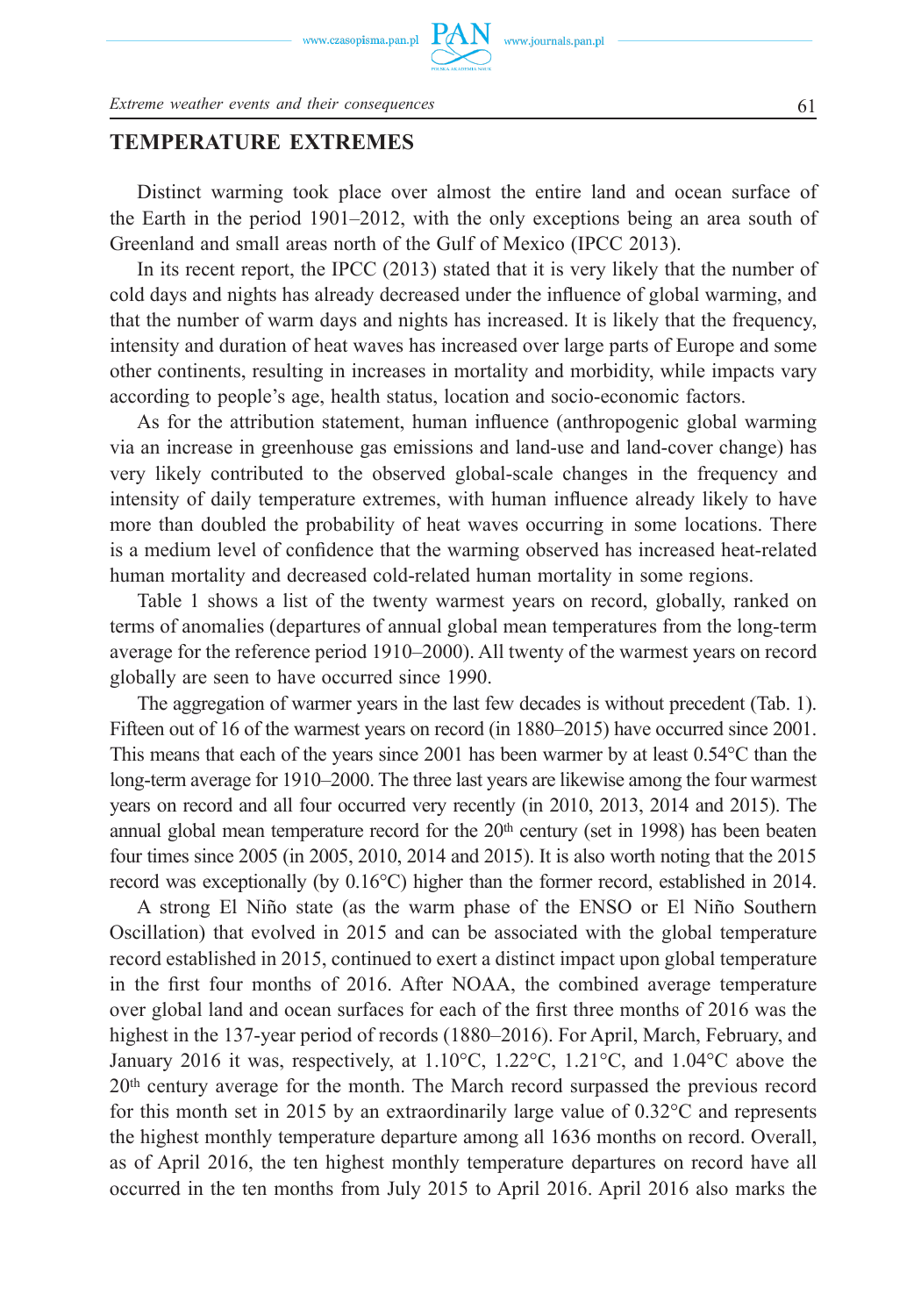12<sup>th</sup> consecutive month in which a monthly global temperature record has been broken. This has been the longest such streak in 137 years of record keeping (NOAA 2016).

An exceptionally hot summer for Europe was that of 2003. Temperature anomalies in June 2003 in Switzerland exceeded the long-term average by some five standard deviations. Mortality during a heat wave in Paris increased dramatically in comparison with "normal" conditions. Summer 2010 was even warmer, on average, over the whole European continent. Projections indicate that such an exceptionally hot summer as occurred in 2003 or 2010 can become commonplace later in the present century, even looking quite cool by the standards likely to be set towards the end of this century. Both heat waves were indeed devastating. According to Robine *et al.* (2008), the 2003 heat wave may have caused 70 000 deaths in 12 countries in Western Europe. The *Munich Re* Group in turn estimates that the 2010 heat wave affecting the eastern part of the continent could have caused 56 000 deaths. For many decades, no natural disaster in Europe (including earthquake) has caused such a large number of fatalities. Indeed, heat waves are currently Europe's most deadly natural disasters.

Table 1. List of the twenty warmest years globally based on the observation records available in 1880–2015. Air temperature anomaly is understood as excess of the global annual air temperature for a given year from the long-term average for 1910–2000

| Rank           | Year | Air temperature anomaly<br>[°C] |
|----------------|------|---------------------------------|
| 1              | 2015 | 0.90                            |
| $\overline{2}$ | 2014 | 0.74                            |
| 3              | 2010 | 0.70                            |
| $\overline{4}$ | 2013 | 0.67                            |
| 5              | 2005 | 0.66                            |
| $6 - 7$        | 2009 | 0.63                            |
|                | 1998 | 0.63                            |
| 8              | 2012 | 0.62                            |
| $9 - 11$       | 2006 | 0.61                            |
|                | 2003 | 0.61                            |
|                | 2007 | 0.61                            |
| 12             | 2002 | 0.60                            |
| $13 - 14$      | 2004 | 0.58                            |
|                | 2011 | 0.58                            |
| $15 - 16$      | 2001 | 0.54                            |
|                | 2008 | 0.54                            |
| 17             | 1997 | 0.52                            |
| 18             | 1995 | 0.46                            |
| 19             | 1999 | 0.44                            |
| 20             | 1990 | 0.43                            |

Source: https://www.ncdc.noaa.gov/cag/time-series/global/globe/land\_ocean/ytd/1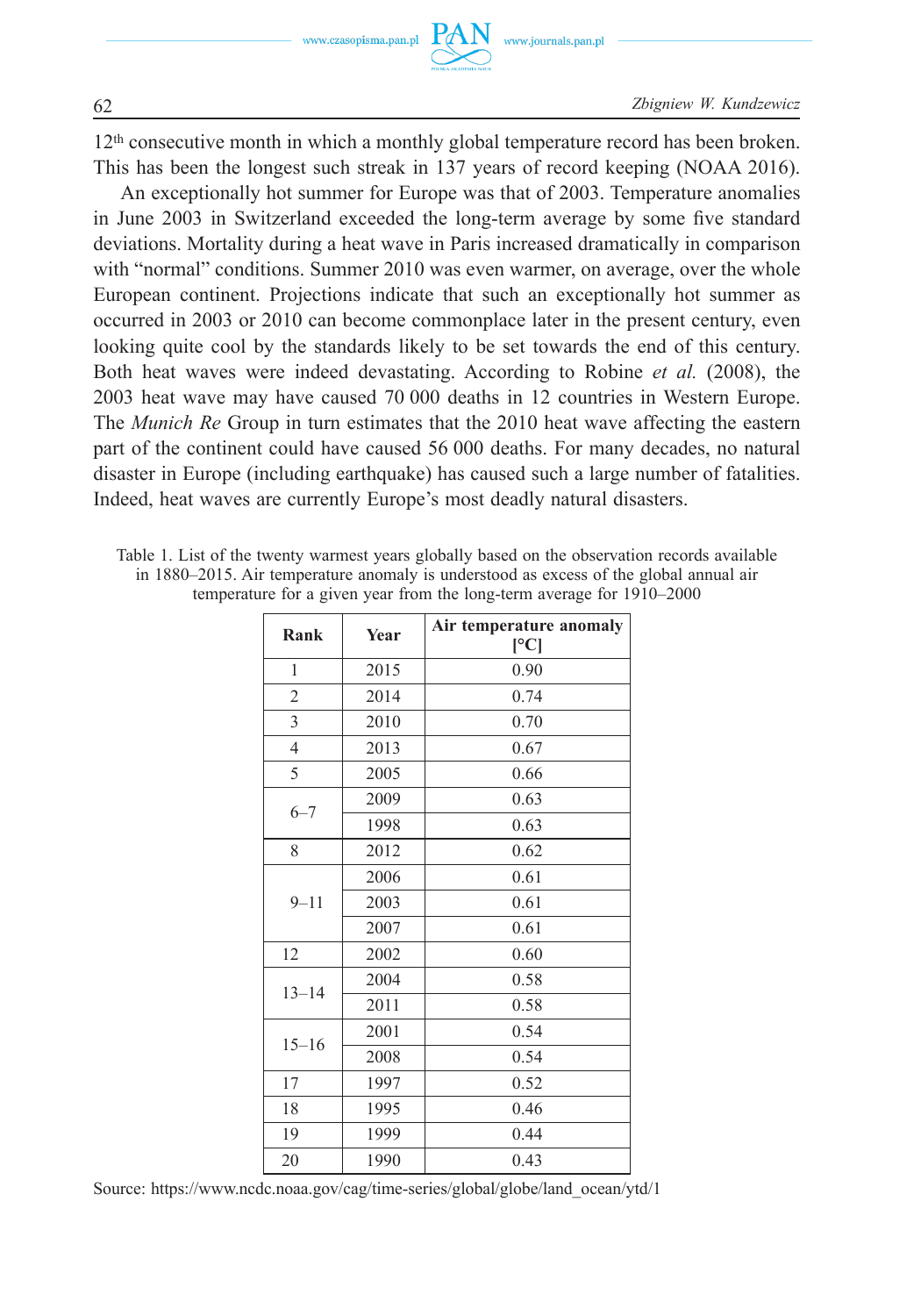

*Extreme weather events and their consequences* 63

Increased numbers of fatalities associated with heat waves can also be noted in Poland (cf. Graczyk *et al.* 2016). However, the main weather-related killer in Poland remains frost in winter. Even if warming in winter is leading to a decrease in the numbers of days with frost and ice, people still freeze to death almost *en masse* in Poland (with more than 200 fatalities per winter).

www.journals.pan.pl

Figure 1 illustrates observed changes for average temperature in the year as a whole, in August, and in December since 1893, in the case of the weather station in Potsdam. This dataset demonstrates that how it was in the whole year 2015 that the highest



Figure 1. Observed changes in average annual and monthly (August and December) temperatures in Potsdam, in the years since 1893, for (a) – annual values, (b) – August, (c) – December (source: www.klima-potsdam.de)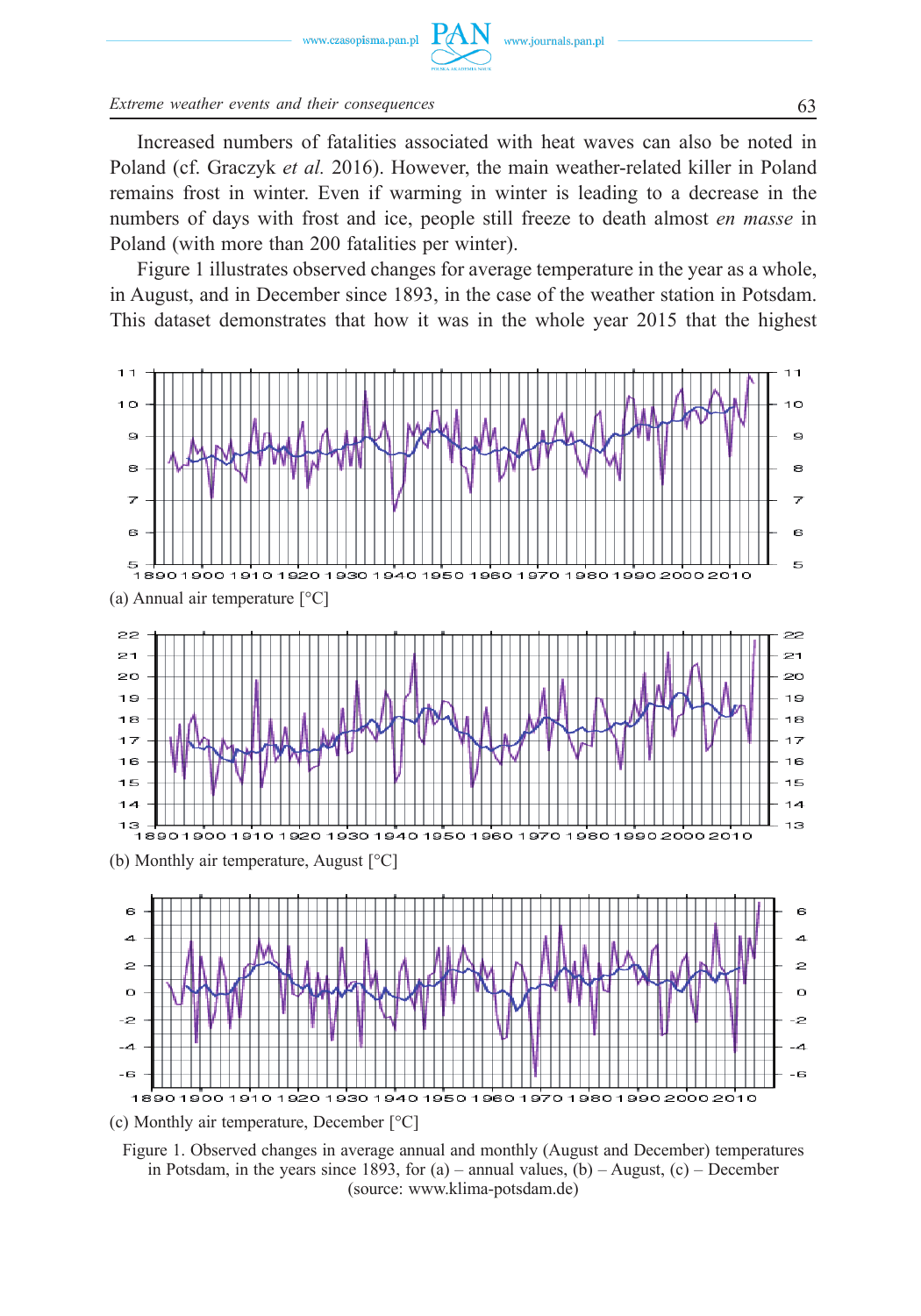

temperature values ever were observed. Likewise, the categories of mean monthly temperature for August and December saw records broken by a large margin in 2015.

# **WATER-RELATED EXTREMES**

It is very likely that global near-surface and tropospheric air specific humidity has increased since the 1970s. According to the Clausius-Clapeyron law, there is more room for water vapour in a warmer atmosphere, hence an increased potential for intensive precipitation. Indeed, data for the frequency and intensity of heavy precipitation events are showing increases in many places. Attribution is possible: anthropogenic forcing has likely contributed to a global-scale intensification of heavy precipitation over the second half of the 20<sup>th</sup> century (IPCC 2013).

However, there remains only low confidence in the claim that anthropogenic climate change has affected the frequency and magnitude of river floods on a global scale. Here, the situation is less transparent, due to the complexity of the coupled nature of the atmosphere–hydrosphere system. There are several climatic and non-climatic factors influencing floods, hence it remains difficult to attribute detected changes to climate change. However, the recent detection of upward trends for extreme precipitation and discharge in some catchments would imply a greater risk of flooding on a regional scale. In their rigorous attribution study looking at the flood events in England and Wales in autumn 2000, Pall *et al*. (2011) concluded that the probability of severe events occurring has likely increased because of anthropogenic warming. There is no doubt that costs relating to flood damage, worldwide, have been increasing, though this is partly due to the increasing exposure of people and assets (Kundzewicz *et al.* 2014).

Changes in the risk of flooding are known to depend on atmospheric/climatic, hydrological/terrestrial and socio-economic factors. The first group of factors includes such atmospheric/climatic variables as: precipitation, soil moisture and groundwater level, the state of retention of surface and ground water, snow cover, temperature, and sea level). The second group of factors includes such hydrological/terrestrial characteristics as: water level in rivers and lakes, the flow of a given river – its amplitude, frequency of exceedance, seasonality and changes in the land surface related to changes in land use (i.e. decreased retention, increased drainage rate increase, and reduced surface permeability). Finally, the third group of factors includes such socio-economic characteristics as population growth, deforestation or afforestation, urbanization, river regulation, human encroachment in areas at risk of potential losses, adaptation potential and risk awareness.

Compared with rural areas, urban areas are characterized by peak flows corresponding to a given rainfall that arrive faster and reach higher values. Since urban areas have been growing dynamically, the risk of urban flooding in a warmer climate is increasing.

The several recent studies of model-based flood-hazard projections have yielded results cited from Jiménez *et al.* (2014), and drawing from Hirabayashi *et al.* (2013) – see also: Döll *et al.* (2015) as shown in Figure 2. This particular study shows that the flood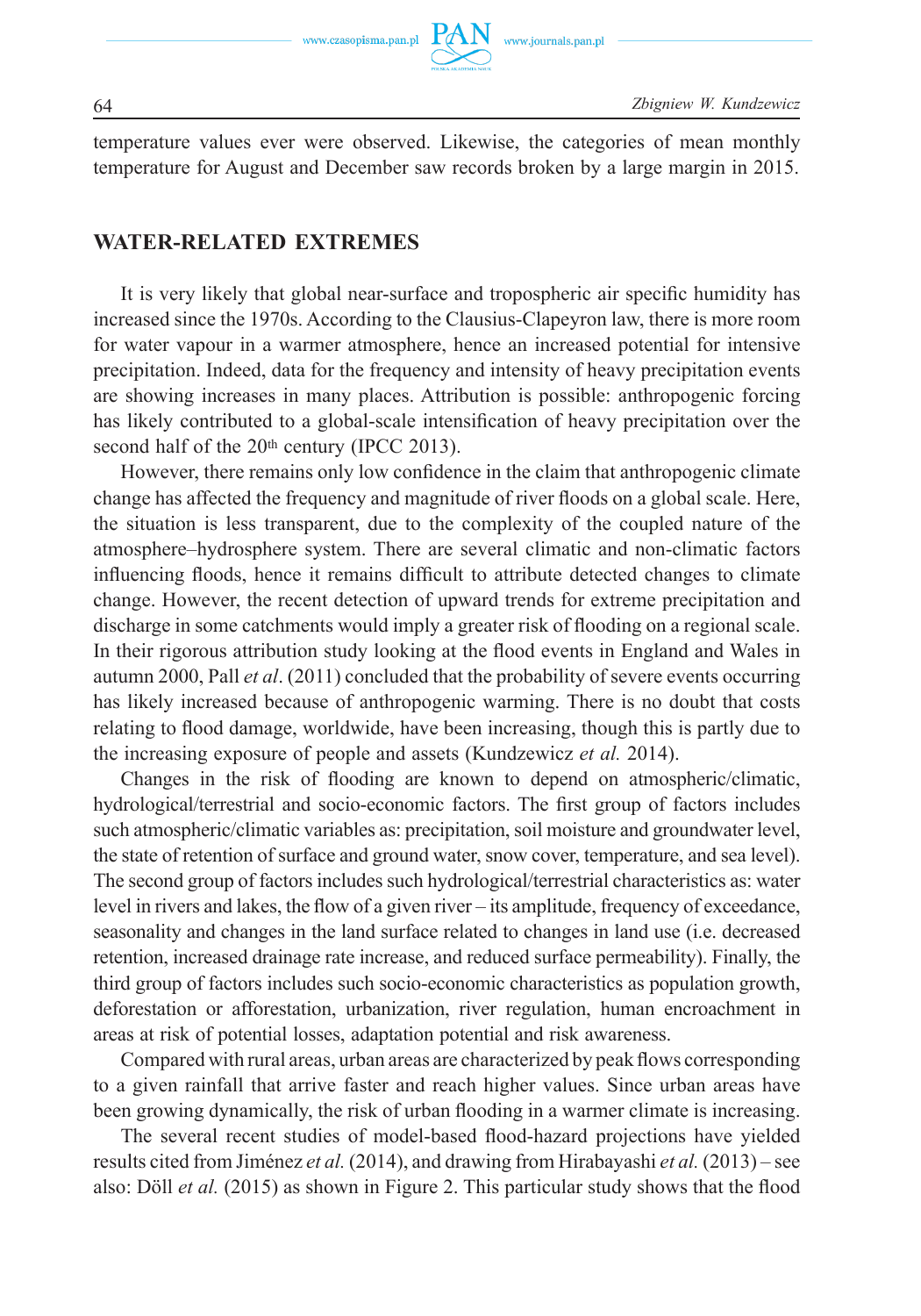*Extreme weather events and their consequences* 65



Figure 2. (a) – Multi-model median return period (years) in the  $2080s$  for the  $20th$  century 100-year flood (Hirabayashi *et al.* 2013), based on one hydrological model driven by 11 Coupled Model Intercomparison Project Phase 5 (CMIP5) General Circulation Models (GCMs) under Representative Concentration Pathway 8.5 (RCP8.5). At each location the magnitude of the 100-year flood was estimated by fitting a Gumbel distribution function to time series of simulated annual maximum daily discharge in the  $1971-2000$  period, with the return period of that flood in  $2071-2100$  being estimated by fitting the same distribution to discharges simulated for that period. Regions with mean runoff less than 0.01 mm day–1, as well as Antarctica, Greenland, and small islands are excluded from the analysis and indicated in white. (b) – Global exposure to the  $20<sup>th</sup>$ -century 100-year (or greater) flood in millions of people (Hirabayashi *et al.* 2013). Left: Ensemble means of historical simulation (thick black line) and future simulation (thick colored line) for each scenario. Shading denotes ±1 standard deviation. Right: Maximum and minimum (extent of white), mean (thick colored lines),  $\pm 1$  standard deviation (extent of shading), and projections of each GCM (thin colored lines) averaged over the 21<sup>st</sup> century. The impact of 21<sup>st</sup> century climate change is emphasized by fixing the population to that of 2005. Annual global flood exposure increases 4–14-fold over the century, as compared with the 20<sup>th</sup> century (4  $\pm$  3 (RCP2.6), 7  $\pm$  5 (RCP4.5), 7  $\pm$  6 (RCP6.0), and  $14 \pm 10$  (RCP8.5) times, or by 0.1 to 0.4 to 1.2% of the global population in 2005). Under a scenario of moderate population growth (UN 2011), the global number of exposed people is projected to increase by a factor of 7 to 25, depending on the RCP, with strong increases in Asia and Africa due to high population growth. Source: Jiménez *et al.* (2014)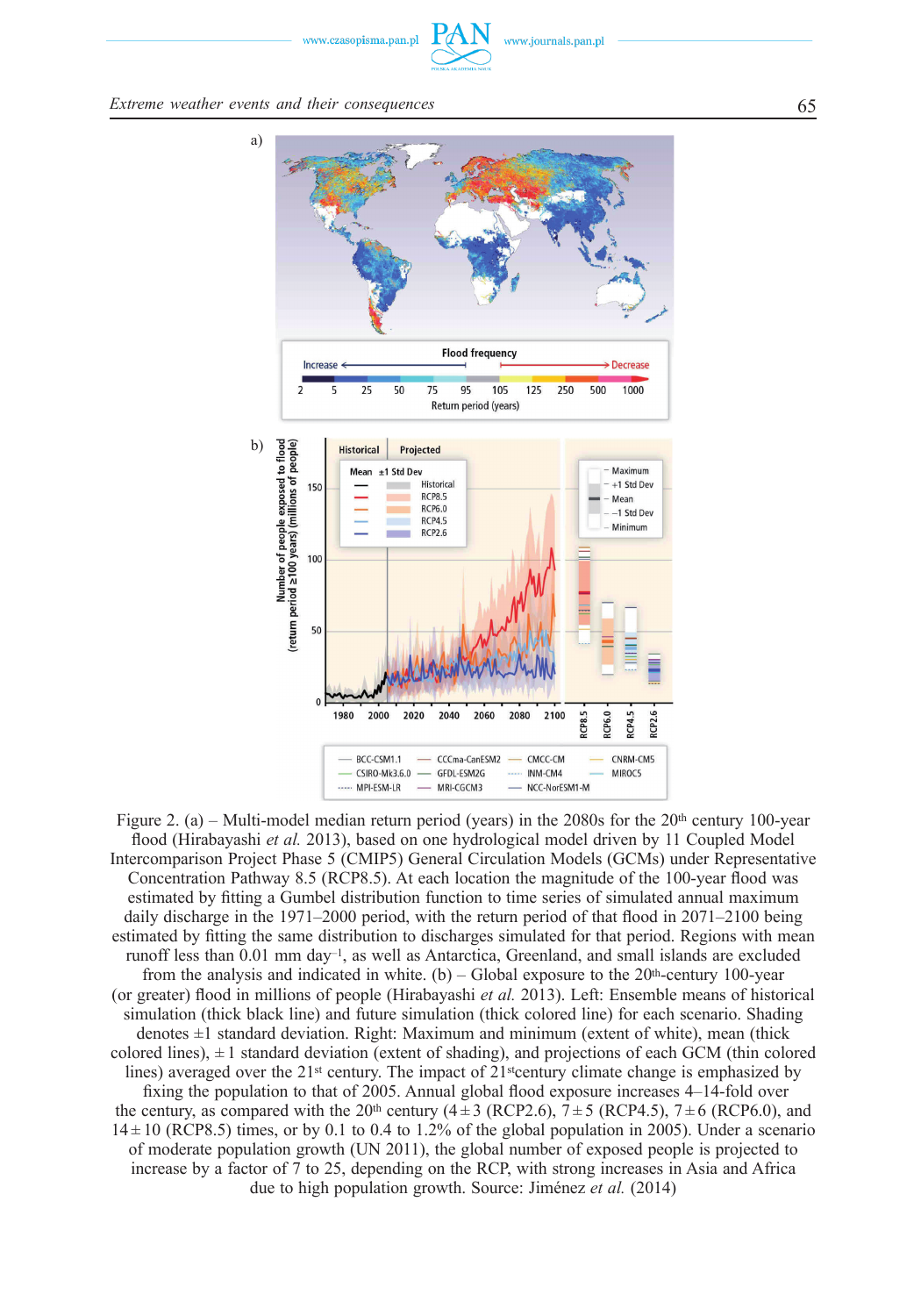

hazard is projected to increase over about half of the globe, but with great variability on the catchment scale. Projections of increased flood hazard are consistent for parts of south and Southeast Asia, tropical Africa, northeast Eurasia, and South America, while decreases are projected in parts of northern and eastern Europe, central Asia, central North America, and southern South America. However, in comparison with other largescale studies, the work yielding the results in Figure 2 cannot be considered robust. There is, for example, a lack of agreement between regional projections in large-scale studies, see Kundzewicz *et al.* (2017), who discuss and interpret differences in flood hazard projections in Europe, their causes, and the consequences for decisionmaking.

Coastal flooding (of the storm surge kind) has increased, mainly as a consequence of gradual sea level rise.

There is also low confidence underpinning the observed global-scale trends for drought, due to a lack of direct observations, a lack of commonly agreed indices, and geographical inconsistencies as regards trends (IPCC 2013). However, the tragic death due to starvation of some 250 000 people in the Sahel region in the years 1968–1973 shows sensitivity to extensive drought and desertification taking place. Overall, both the frequency and intensity of drought in this region is tending to grow.

#### **WIND AND SNOW**

Trend detection is difficult in the case of wind data due to the scarcity of observations. Nevertheless, many strong-wind episodes have been observed recently, leading to severe damage. At times, there are "wet storms", i.e. strong winds – hurricanes, tornadoes, typhoons, with intense precipitation. The two costliest flood events were in fact hurricane/cyclone/typhoon-related floods. The 2005 Katrina event costed over 100 billion USD (adjusted to 2015 USD), while the price tag in the case of the Sandy event of 2012 was 47.5 billion USD (adjusted to 2015 USD) (OECD 2016).

Even if such storms do not occur in Europe, there may also be strong and destructive gusts of wind over the continent. For instance, the Erwin (Gudrun) storm hit Denmark and Sweden on January 8, 2005. The speed of the wind during gusts reached 165 km/h (equivalent to a hurricane, category 1). The number of fatalities in that storm was at least 17, while the losses in forests due to windbreak or windthrow equated to at least 75 000 000 m3 of wood. As a result, the world's largest supply of wood became available (and had to be managed). The storm deprived about 341 000 homes of electrical power, with approximately 10 000 homes still lacking electricity three weeks later. To further interpret this, it is worth recalling how the heating systems in many houses in Sweden run on electricity.

Strong gusts of wind have also occurred in Poland (and even more so in neighbouring areas of Slovakia), causing massive damage to forests. A rare, deadly, white squall hit Poland's Mazurian Lake District during the summer holiday season, in the early afternoon of 21 August 2007. Wind speeds were of up to 130 km/h, generating wave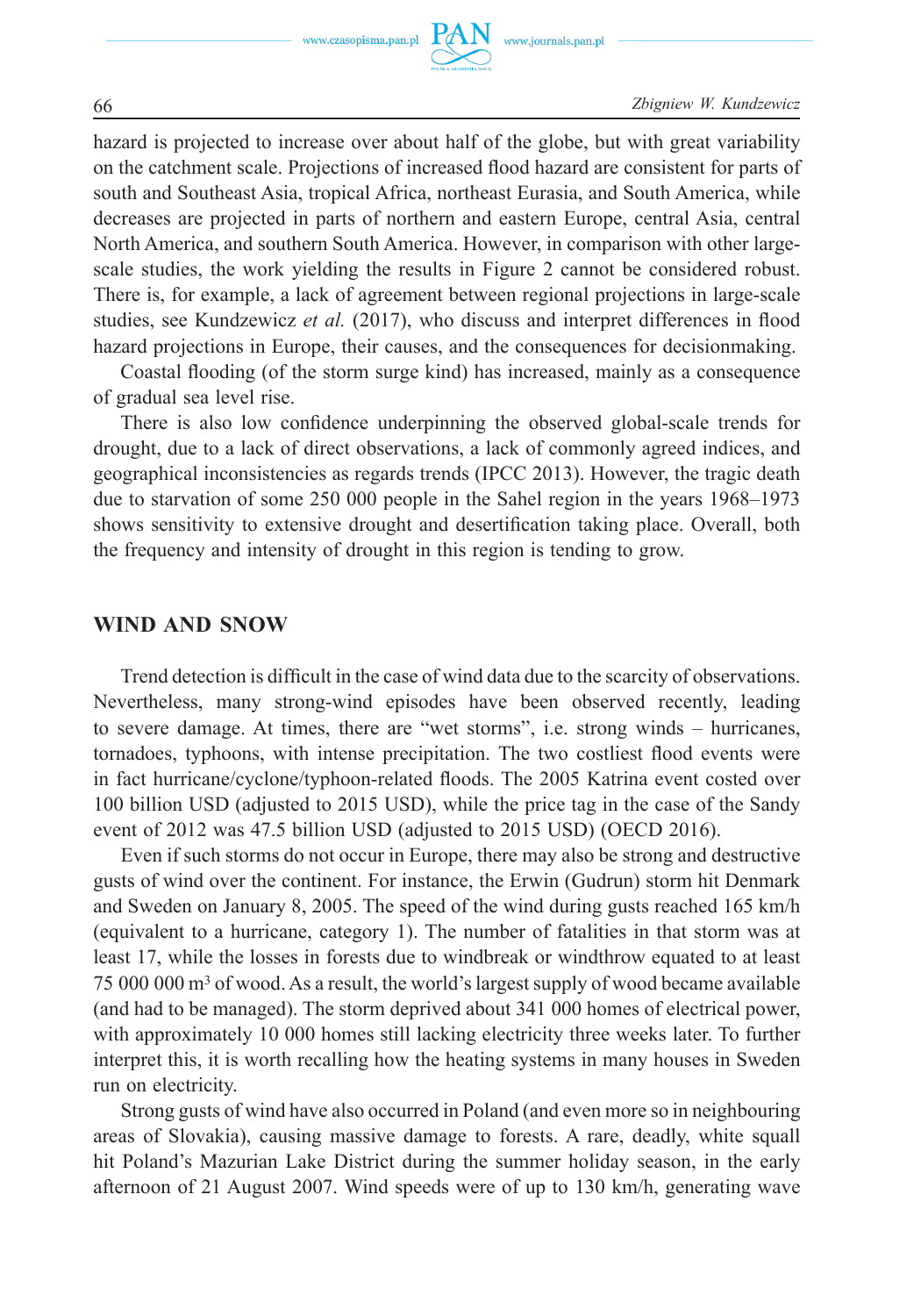

*Extreme weather events and their consequences* 67

heights on lakes of up to 3 m. Over 40 yachts and boats capsized as a result, with the associated death toll being 12.

www.journals.pan.pl

Notwithstanding these examples, the determining of overall trends from the observation records proves difficult. There is low confidence associated with information on changes in tropical cyclone activity, though the intensity of tropical cyclones in the North Atlantic has increased.

Projections remain very uncertain, though poleward shifts of hurricane paths are possible, as well as an increased frequency of occurrence of strong gusts of wind. It is important to note that the link between wind-induced damage and wind speed is strongly nonlinear. However, for orientation purposes, it is sometimes assumed that damage induced by wind is approximately proportional to the wind speed to the power three.

As far as changes in snow cover are concerned, ongoing warming is reducing this, given that winter precipitation is increasingly in the form of rain in many areas, while precipitation in the form of snow occurs less frequently. Among other things, this constitutes a threat to winter sports, especially in resorts at lower altitudes.

However, given that snow can fall at various temperatures, countries like Poland continue to experience falls of snow (if less and less frequently), and these can at times be heavy. In the city of Katowice on January 28, 2006, the roof of the hall used by the International Katowice Fair collapsed under the weight of snow (in the circumstances of an exhibition of post pigeons). The death toll on that occasion was 65.

#### **DISCUSSION AND FINAL REMARKS**

As is noted regularly, the occurrence of any specific extreme weather event may not be attributed to climate change. Rather, a different framing is needed, with a demonstration that the probability of a concrete value of a geophysical variable (e.g. one that actually occurred) being exceeded would be significantly different in two cases, i.e. without climate change, or with climate change due to increased atmospheric greenhouse gas concentrations.

Impacts from recent climate-related extremes, such as heat waves, droughts, floods, cyclones and wildfires, reveal significant vulnerability and exposure of some ecosystems and many human systems to current climate variability. Impacts of such climate-related extremes include alteration of ecosystems, disruption of food production and water supply, damage to infrastructure and settlements, an increase in human morbidity and mortality, as well as consequences for human mental health and wellbeing. For countries at all levels of development from least developed to most developed, these impacts are consistent with a significant lack of preparedness for current climate variability.

There has been a dynamic increase in the frequency of occurrence of climate-related disasters (e.g. those exceeding a given damage threshold, inflation-adjusted), as well as the levels of (inflation-adjusted) economic loss that those disasters cause. However,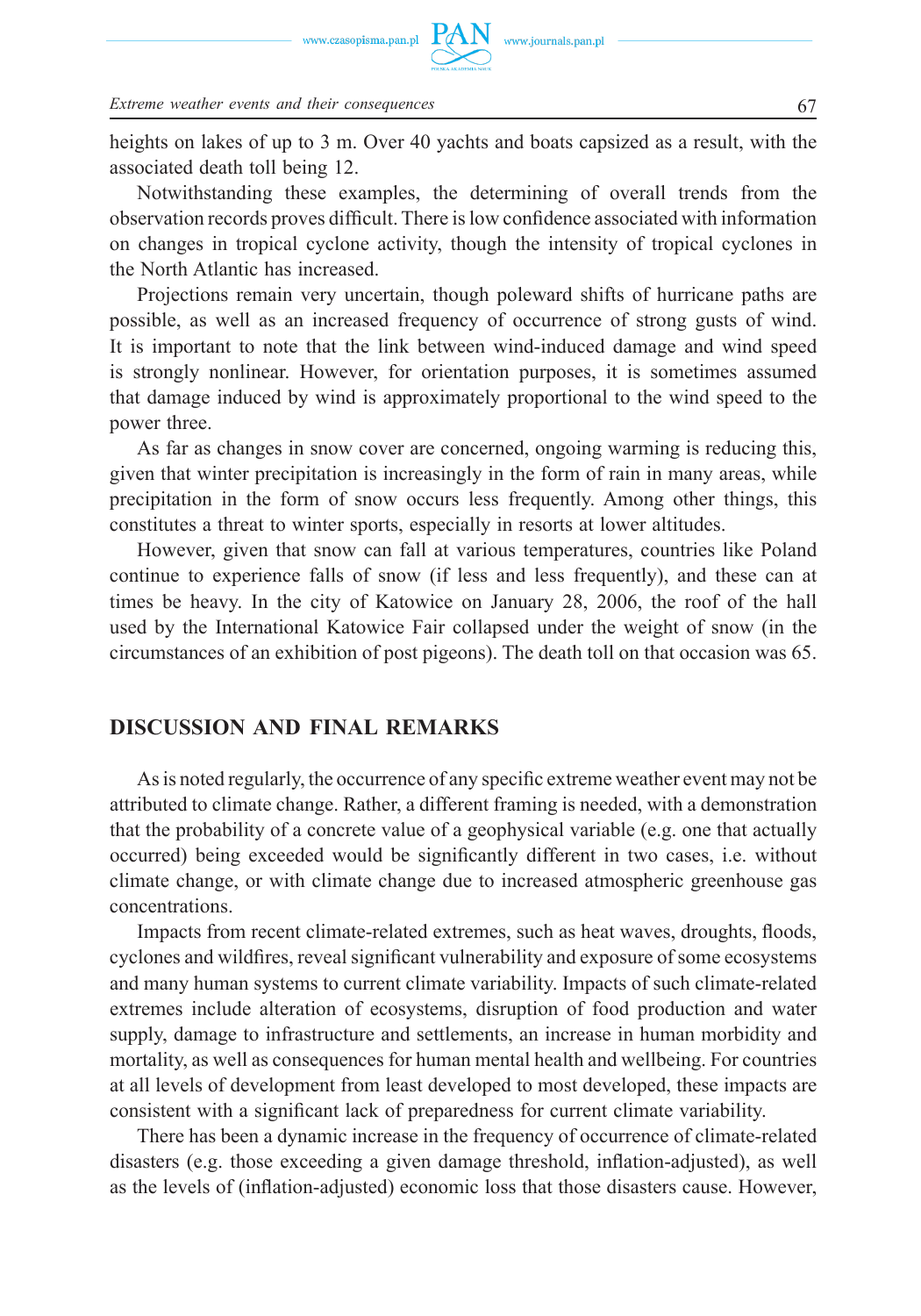the spatio-temporal variability associated with these indices (including the multi-annual and multi-decadal patterns) remains very marked.

Direct and insured losses ascribable to weather-related disasters have increased substantially on any spatial scale, while in many cases an increased exposure of people and economic assets has been the major cause of long-term increases in economic losses.

The number of fatalities caused by weather disasters is much higher in less-developed countries than in developed countries. In the period 1970–2008, more than 95% of the victims of natural disasters were inhabitants of less-developed countries (IPCC 2012).

The prospect of an increase in the frequency of occurrence and degree of severity of extreme weather events related to climate change must be seen a reason for the utmost concern.

#### **REFERENCES**

- Döll P., Jiménez-Cisneros B., Oki T., Arnell N.W., Benito G., Cogley J.G., Jiang T., Kundzewicz Z.W., Mwakalila S., Nishijima A., 2015, *Integrating risks of climate change into water management*, Hydrol. Sci. J. 60, 1, 4–13.
- Graczyk D., Kundzewicz Z.W., Mezghani A., 2016, *Heat related mortality during hot summers in Polish cities*, Int. J. Biometeorol. (submitted, in review).
- Hirabayashi Y., Roobavannan Mahendran, Sujan Koirala, Lisako Konoshima, Dai Yamazaki, Satoshi Watanabe, Hyungjun Kim and Shinjiro Kanae, 2013, *Global flood risk under climate change*, Nature Climate Change, 3, 816–821.
- IPCC (Intergovernmental Panel on Climate Change), 2012, Field C.B., V. Barros, T.F. Stocker, D. Qin, D.J. Dokken, K.L. Ebi, M.D. Mastrandrea, K.J. Mach, G.-K. Plattner, S.K. Allen, M. Tignor, and P.M. Midgley (eds), *Managing the Risks of Extreme Events and Disasters to Advance Climate Change Adaptation*, IPCC Special Report, Cambridge University Press, Cambridge, UK, 582 pp.
- IPCC (Intergovernmental Panel on Climate Change), 2013, *Summary for Policymakers*, [in:] Climate Change 2013: The Physical Science Basis. Contribution of Working Group I to the Fifth Assessment Report of the Intergovernmental Panel on Climate Change, Stocker T.F., D. Qin, G.K. Plattner, M. Tignor, S.K. Allen, J. Boschung, A. Nauels, Y. Xia, V. Bex and P.M. Midgley (eds), Cambridge University Press, Cambridge, United Kingdom and New York, NY, USA. Available from: http://www.climatechange2013.org/ (Accessed 13 July 2016).
- Jiménez Cisneros B.E., Oki T., Arnell N.W., Benito G., Cogley J.G., Döll P., Jiang T., and S.S. Mwakalila, 2014, *Freshwater resources*, [in:] Climate Change 2014: Impacts, Adaptation, and Vulnerability. Part A: Global and Sectoral Aspects. Contribution of Working Group II to the Fifth Assessment Report of the Intergovernmental Panel on Climate Change, Field C.B., V.R. Barros, D.J. Dokken, K.J. Mach, M.D. Mastrandrea, T.E. Bilir, M. Chatterjee, K.L. Ebi, Y.O. Estrada, R.C. Genova, B. Girma, E.S. Kissel, A.N. Levy, S. MacCracken, P.R. Mastrandrea, and L.L. White (eds), Cambridge University Press, Cambridge, United Kingdom and New York, NY, USA, pp. 229–269. Available from: http://ipcc-wg2.gov/AR5/ (Accessed 13 July 2016).